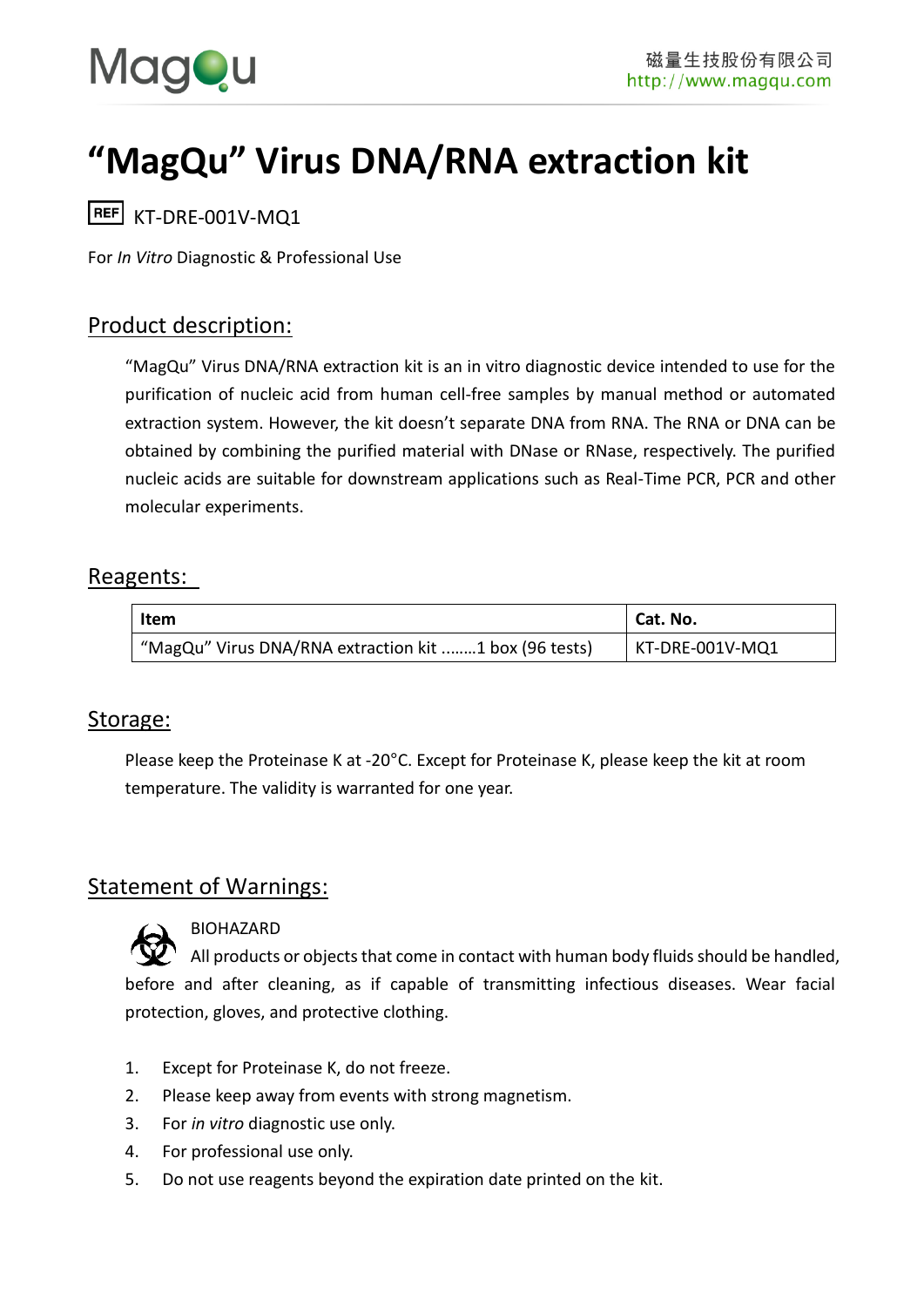

# Contents:

This kit contains reagents for 96 reactions with standard volume input.

| <b>Item</b>                               | Volume (ml)    | <b>Storage</b>   |
|-------------------------------------------|----------------|------------------|
| Lysis/Binding buffer<br>(Add isopropanol) | 40<br>(40)     | Room temperature |
| Magnetic beads                            | $1$ ml $X$ 2   | Room temperature |
| Wash buffer 1<br>(Add isopropanol)        | 36<br>(24)     | Room temperature |
| Wash buffer 2<br>(Add ethanol)            | 30<br>(70)     | Room temperature |
| <b>Elution buffer</b>                     | 10             | Room temperature |
| Proteinase K                              | $\mathfrak{D}$ | $-20^{\circ}$ C  |

#### Preparation of buffers for use:

- 1. Add 40 ml isopropanol to Lysis/Binding Buffer and mix well. Check the box on the bottle and cap.
- 2. Add 24 ml isopropanol to Wash Buffer 1 and mix well. Check the box on the bottle and cap.
- 3. Add 70 ml absolute ethanol to Wash Buffer 2 and mix well. Check the box on the bottle and cap.
- 4. Mix Magnetic beads thoroughly before use.

# Required materials not supplied:

| Procedure        | Item                                                                                                                                    |  |  |
|------------------|-----------------------------------------------------------------------------------------------------------------------------------------|--|--|
| Manual operation | Orbital shaker<br>Hot plate<br>Magnetic pins / rods / stand (MDF-08)<br>$\bullet$<br>Nuclease-Free water<br>Eppendorf<br>Pipetman & Tip |  |  |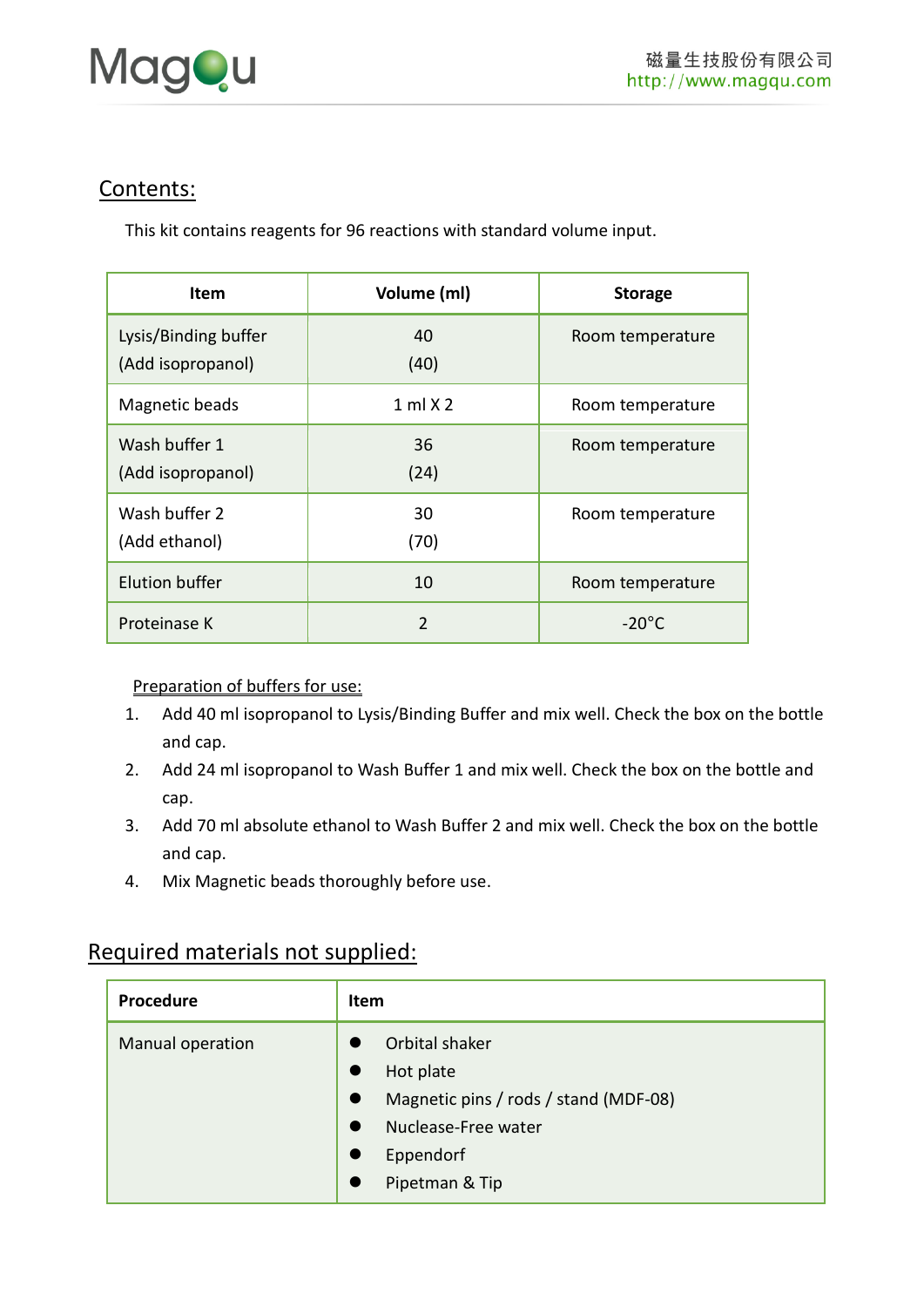

# Manual nucleic acid purification protocol:

- 1. Mix Magnetic beads thoroughly before use.
- 2. Move 20 μl magnetic beads to new eppendorf.
- 3. Use magnetic pins / rods / stand to capture the Magnetic Beads for 90 secs, then discard the supernatant.
- 4. Lysis/Binding step: Add 580 μl Lysis/Binding buffer and 20 μl Proteinase K into the eppendorf of magnetic beads.
- 5. Transfer 300 μl sample into the eppendorf. Mix gently and incubate at 60°C for 10 mins.
- 6. Use magnetic pins / rods / stand to capture the Magnetic Beads for 90 secs, then discard the supernatant.
- 7. Wash step1: Add 600 μl wash buffer 1 into the eppendorf. Shake on shaker for 1 min.
- 8. Use magnetic pins / rods / stand to capture the Magnetic Beads for 90 secs, then discard the supernatant.
- 9. Wash step2: Add 450 μl wash buffer 2 into the eppendorf. Shake on shaker for 1 min.
- 10. Use magnetic pins / rods / stand to capture the Magnetic Beads for 90 secs, then discard the supernatant.
- 11. Wash step 3: Add 450 μl wash buffer 2 into the eppendorf. Shake on shaker for 1 min.
- 12. Use magnetic pins / rods / stand to capture the Magnetic Beads for 30 secs, then discard the supernatant.
- 13. Dry out the magnetic beads for 5 mins, and preheat the elution buffer to 56°C.
- 14. Elution step: Add 100 μl the elution buffer into the eppendorf, mix 5 mins.
- 15. Use magnetic pins / rods / stand to capture the magnetic beads at least for 90 secs.
- 16. Transfer the elute from eppendorf to a new eppendorf for final storage (-20 or -80°C).

# Automated nucleic acid purification protocol:

1. Before operating, please follow the manual provided by the instrument manufacturer to set the parameters of the instrument.

#### **Instrument settings:**

| Step | Item           | <b>Mix</b><br>(Minutes) | <b>Collect</b><br>(Minutes) | Rod | <b>Total volume</b><br>(µl) | Temperature<br>$(^{\circ}C)$ | <b>Air Dry</b><br>(Minutes) |
|------|----------------|-------------------------|-----------------------------|-----|-----------------------------|------------------------------|-----------------------------|
|      | Magnetic beads | 0                       | 0.5                         | On  | 800                         | <b>NA</b>                    |                             |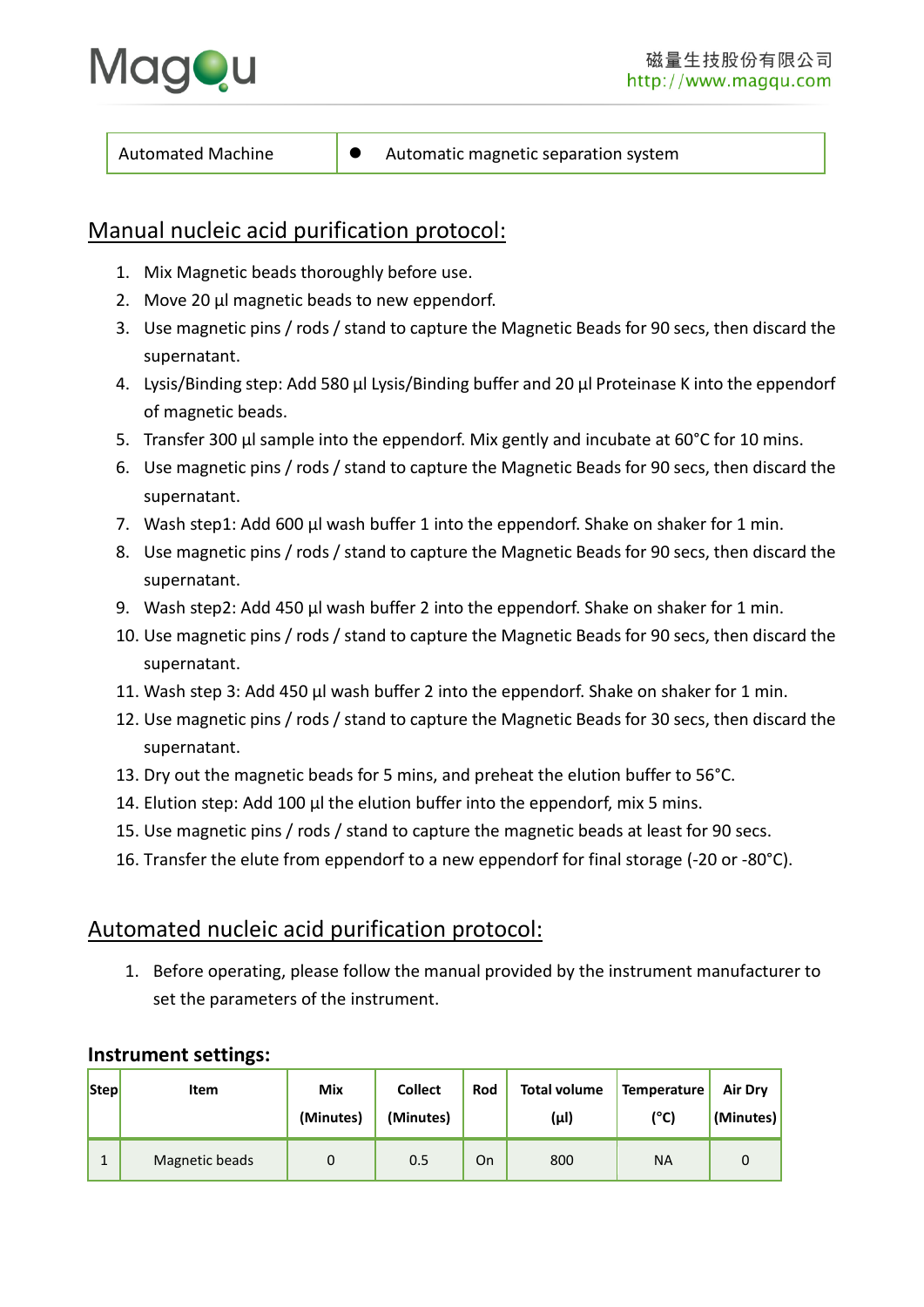

| $\overline{2}$ | Lysis/Binding buffer | 10          | 0         | Off | 900 | 60        | $\boldsymbol{0}$ |
|----------------|----------------------|-------------|-----------|-----|-----|-----------|------------------|
| 3              | Lysis/Binding buffer | $\mathbf 0$ | 1.5       | On  | 900 | 60        | $\mathbf 0$      |
| 4              | Wash buffer 1        | $\mathbf 1$ | 0         | Off | 600 | <b>NA</b> | $\mathbf 0$      |
| 5              | Wash buffer 1        | $\mathbf 0$ | 1.5       | On  | 600 | <b>NA</b> | $\mathbf 0$      |
| 6              | Wash buffer 2        | $\mathbf 1$ | 0         | Off | 450 | <b>NA</b> | $\boldsymbol{0}$ |
| $\overline{7}$ | Wash buffer 2        | $\mathbf 0$ | 0.5       | On  | 450 | <b>NA</b> | $\mathbf 0$      |
| 8              | Wash buffer 2        | $\mathbf 1$ | $\pmb{0}$ | Off | 450 | <b>NA</b> | $\mathbf 0$      |
| 9              | Wash buffer 2        | $\pmb{0}$   | 0.5       | On  | 450 | <b>NA</b> | 5                |
| 10             | Elution buffer       | 5           | $\pmb{0}$ | Off | 100 | 56        | $\boldsymbol{0}$ |
| 11             | Elution buffer       | $\mathbf 0$ | 1.5       | On  | 100 | 56        | $\mathbf 0$      |

- 2. Enter the default program to warm up the instrument.
- 3. Mix Magnetic beads thoroughly before use.
- 4. Move 20 μl magnetic beads and add 780 μl sterile ddH2O to new eppendorf.
- 5. Transfer 300 μl sample into the column of Lysis/Binding buffer and Proteinase K.
- 6. Start the program.
- 7. After the program is complete, remove the kit from the instrument carefully.
- 8. Transfer the elute from the column of Elution buffer to a clean eppendorf for final storage (-20 or -80°C).

# Analytical Sensitivity:

The analytical sensitivity of "MagQu" Virus DNA/RNA extraction kit is 25 copies for DNA virus and 100 copies for RNA virus.

## Results:

Virus DNA was purified from 25-10<sup>5</sup> copy number of Hepatitis B virus (HBV) using the" MagQu" Virus DNA/RNA kit. The copy number of HBV were quantified using COBAS® AmpliPrep/COBAS® TaqMan® HBV Test analysis. Real-time PCR assay was performed according to the manufacturer's instructions with PowerUP™ SYBR Green PCR master mix on a StepOne™ Real-Time PCR instrument (Applied Biosystems). The CP values are showed in Figure 1.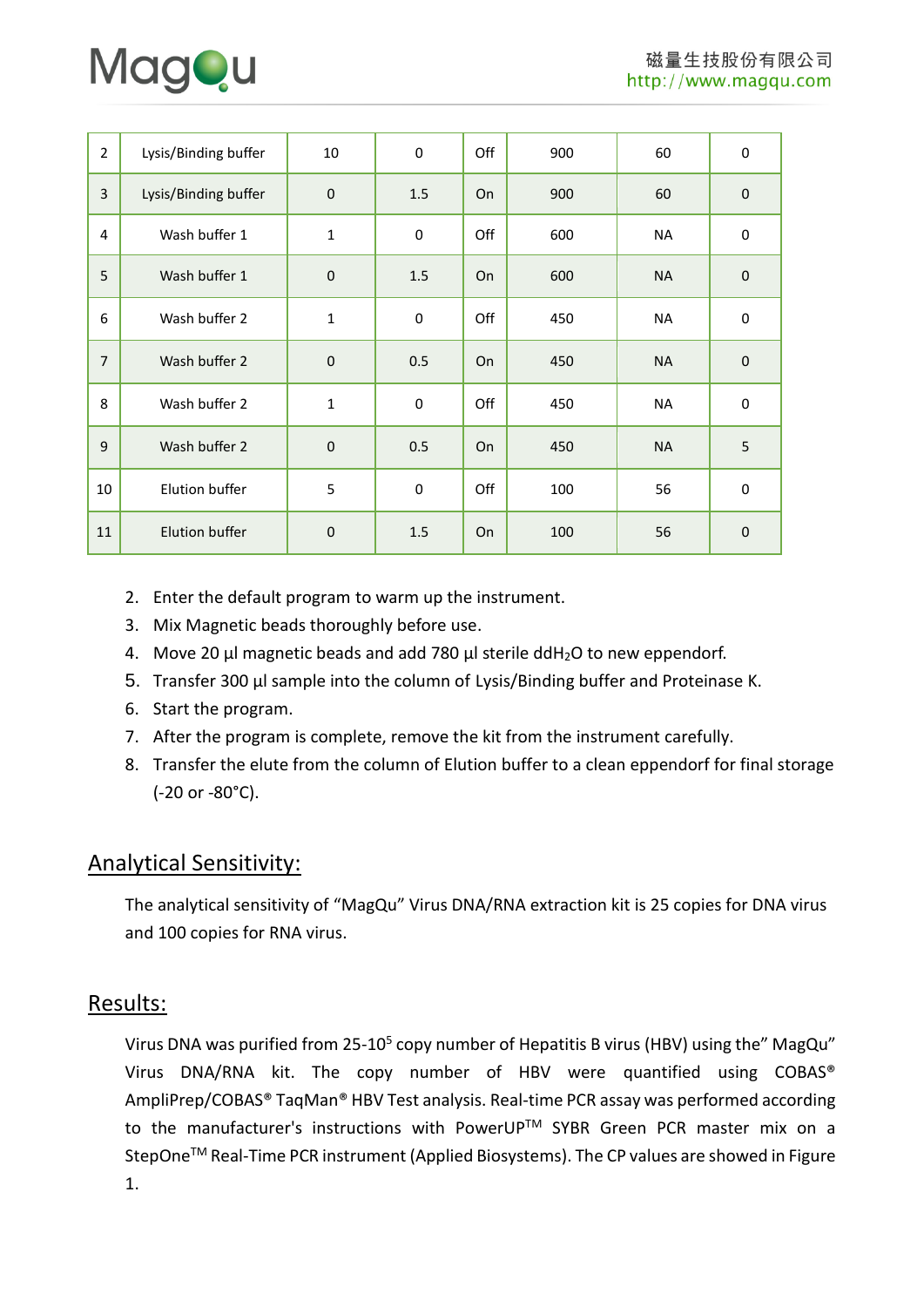



Figure 1. The amplification plot for HBV specific real-time polymerase chain reaction.

Virus RNA was purified from 10<sup>2</sup>-10<sup>5</sup> copy number of Hepatitis C virus (HCV) using the" MagQu" Virus DNA/RNA kit. The copy number of HCV were quantified using cobas® HCV Test analysis. Real-time reverse transcription PCR assay was performed according to the manufacturer's instructions with Takara One-Step TB Green® PrimeScript™ RT-PCR System on a StepOneTM Real-Time PCR instrument (Applied Biosystems). The CP values are showed in Figure 2.



Figure 2. The amplification plot for HCV specific real-time polymerase chain reaction.